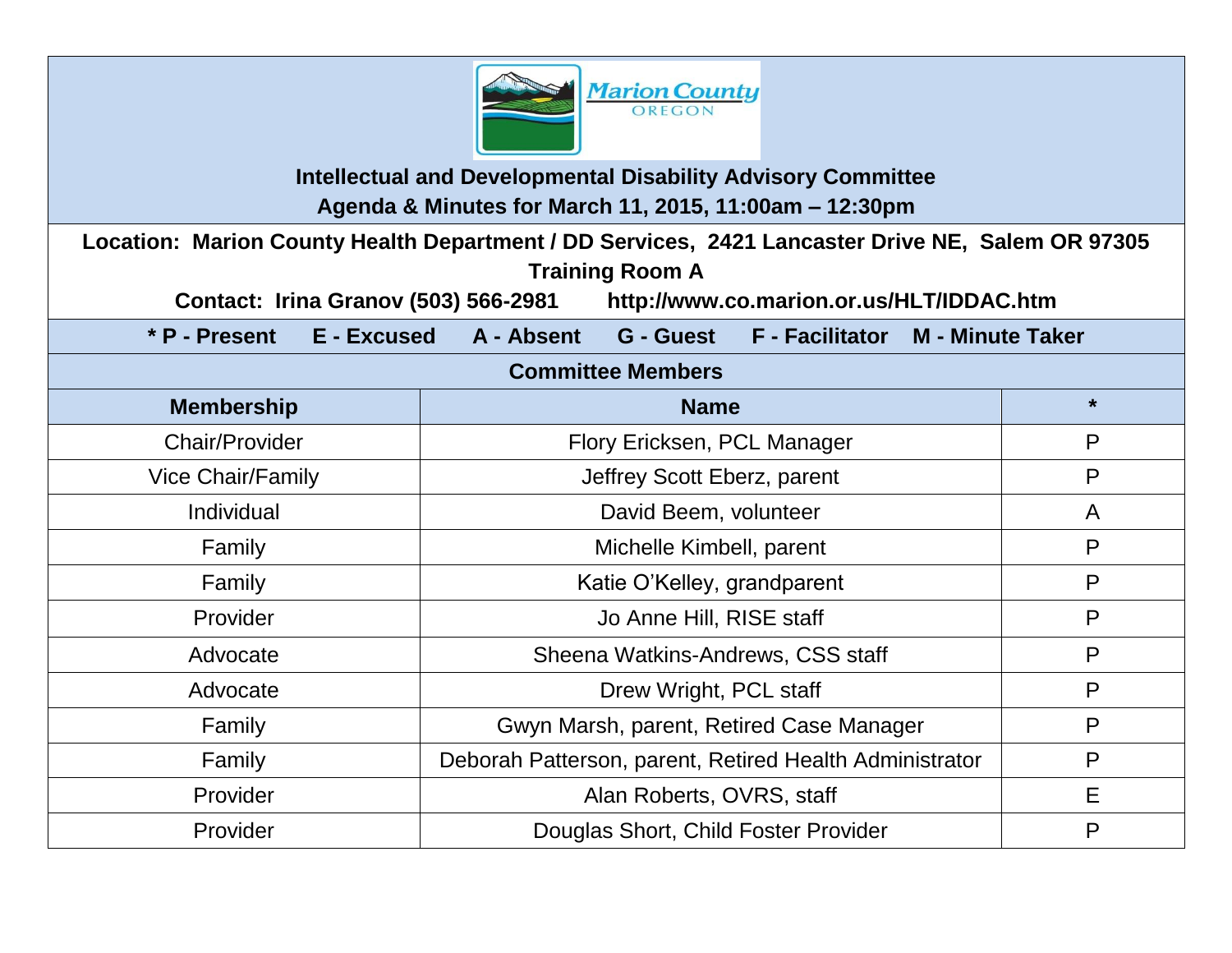

**Intellectual and Developmental Disability Advisory Committee**

**Agenda & Minutes for February 11, 2015**

| <b>Participants</b>                 |                                                                    |              |  |
|-------------------------------------|--------------------------------------------------------------------|--------------|--|
| * P - Present<br><b>E</b> - Excused | F - Facilitator M - Minute Taker<br>A - Absent<br><b>G</b> - Guest |              |  |
| <b>Membership</b>                   | <b>Name</b>                                                        | $\star$      |  |
| <b>Health Dept</b>                  | Cary Moller, Division Director                                     | E            |  |
| <b>CDDP</b>                         | Dawn Alisa Sadler, Supervisor                                      | $\mathsf{P}$ |  |
| <b>CDDP</b>                         | Dana Van Haverbeke, Supervisor                                     | E            |  |
| CDDP/Region 3                       | Kim Dullmeyer, Supervisor                                          | E            |  |
| <b>CDDP</b>                         | Patty Roth, DD Specialist 2                                        | P            |  |
| <b>CDDP</b>                         | Karin Barker, DD Specialist 2                                      | P            |  |
| <b>CDDP</b>                         | Irina Granov, DD Department Specialist 3                           | M            |  |
|                                     |                                                                    |              |  |
|                                     |                                                                    |              |  |
|                                     |                                                                    |              |  |
|                                     |                                                                    |              |  |
|                                     |                                                                    |              |  |
|                                     |                                                                    |              |  |
|                                     |                                                                    |              |  |
|                                     |                                                                    |              |  |
|                                     |                                                                    |              |  |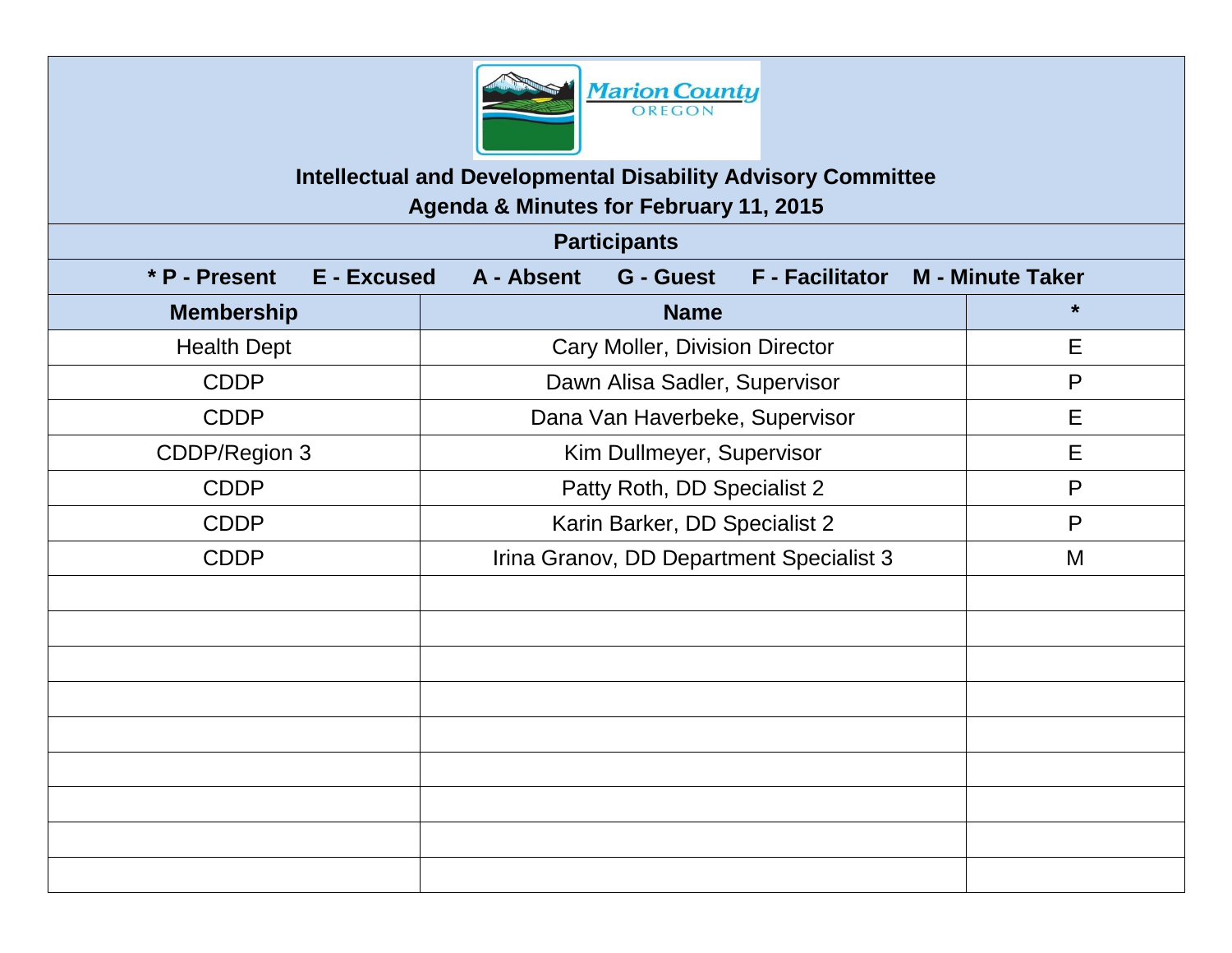

## **Intellectual and Developmental Disability Advisory Committee**

## **Agenda for February 11, 2015, 11:00am – 12:30pm**

**Location: Marion County Health Department / DD Services, 2421 Lancaster Drive NE, Salem, OR 97305 Training Room A**

**Contact: Irina Granov (503) 566-2981 http://www.co.marion.or.us/HLT/IDDAC.htm**

| # | Agenda Item                      | <b>Lead Person</b>                     | <b>Start Time</b> | <b>Minutes</b> |
|---|----------------------------------|----------------------------------------|-------------------|----------------|
|   | <b>Welcome and Introductions</b> | <b>Jeffrey Scott Eberz, Vice Chair</b> | 11:00 AM          |                |

# **Item Description » Welcome / Introductions / Minute Approval**

Welcome Committee members and participants. Introduce Committee members, Marion County Community Developmental Disability Program (CDDP) staff, and other participants. Review/approval of prior meeting's minutes.

### **Item Minutes »**

- Call to Order at 11:14am
- Both the Chair and Vice Chair were absent during the beginning of the meeting. The Committee motioned that Gwyn Marsh should temporarily lead the group. Katie O'Kelley seconded the motion and the group agreed.
- Jeffrey Scott Eberz joined the meeting and led it in absence of Flory.
- Introductions were made.
- Dana VanHaverbeke, Kim Dullmeyer, Cary Moller were excused, and David Beem was absent.
- Michelle Kimbell motioned to approve the February 11, 2015 minutes. Drew Wright seconded the motion. Minutes have been approved.

| <b>Jeffrey Scott Eberz, Vice Chair</b><br>11:05 AM<br><b>Announcements and Updates</b> |
|----------------------------------------------------------------------------------------|
|----------------------------------------------------------------------------------------|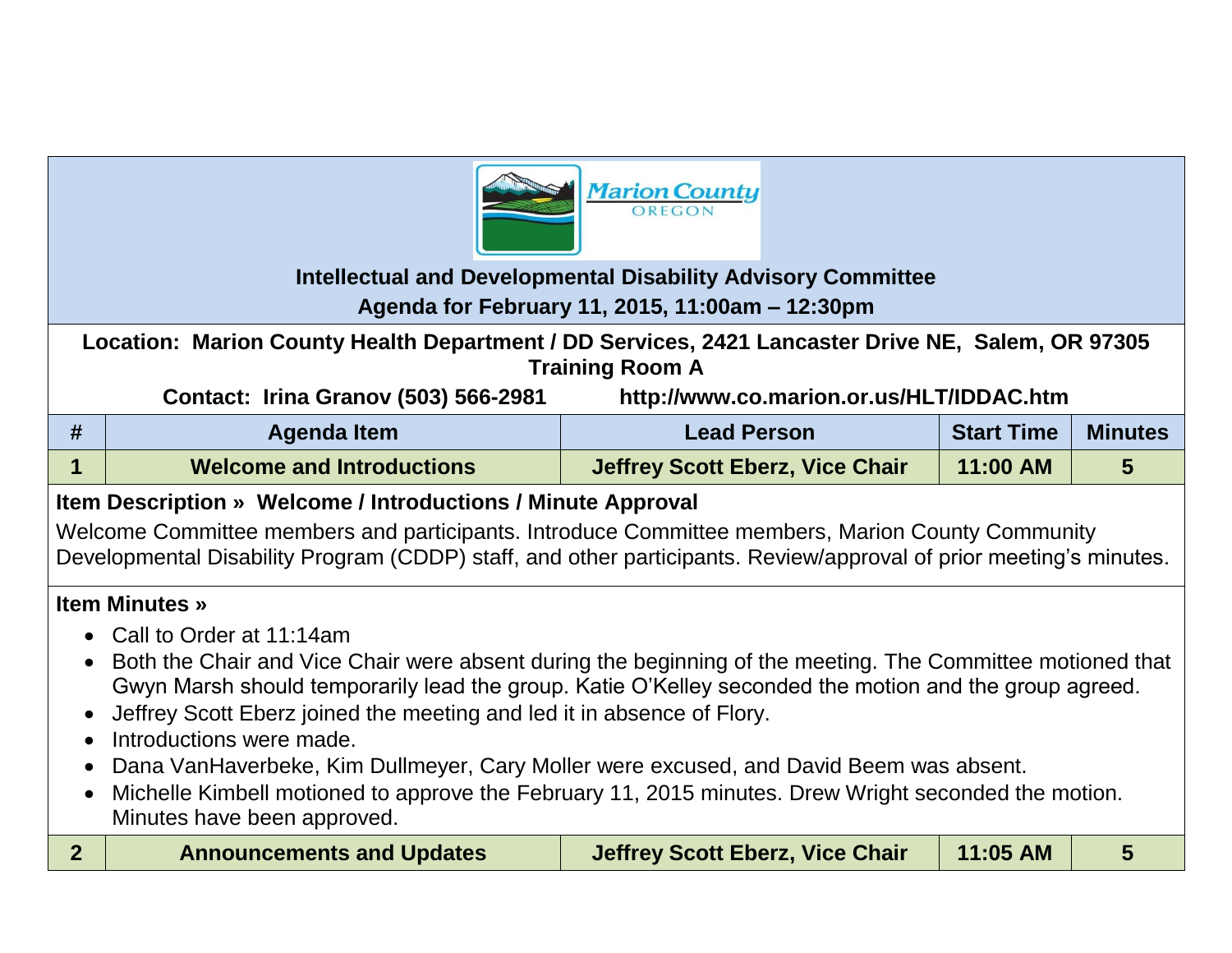# **Item Description » Agenda Updates**

Dawn Alisa and Dana will provide update from February joint CDDP/Brokerage Manager Meeting.

#### **Item Minutes »**

Dawn Alisa Sadler provided an update from the February joint CDDP/Brokerage Manager Meeting regarding Plan of Care. The goal is for Personal Support Workers to enter their own time into eXPRS, we are heavily encouraging to enter in their own time. At a later time, Marion County will provide technology at Lancaster and Woodburn location to provide a device to enter in the time.

The State spoke about the workload model. There was recognition of how the State was paying counties based on the amount of people enrolled, instead of the amount of work being done. If the budget is passed for new workload model, it will increase work for CDDPs and Brokerages. The numbers are based on funding that was forecasted, which didn't accurately representing the needs. Budget discussions are coming up in April 2015. Region Programs (Mid-Valley), State is revamping what Region Program will do.

|  | <b>Working Session</b> | $\vert$ 11:10 AM | 40 |
|--|------------------------|------------------|----|
|--|------------------------|------------------|----|

#### **Item Description »**

- a) Further discussion regarding Marion County website for ease of use and navigation in relation to finding information, services, and contacts.
- b) Further discussion regarding Legislative bills (if any) to track and who will take the lead.

#### **Item Minutes »**

- a) The group navigated through the Developmental Disability Services offered on Marion, Polk, and Clackamas County websites. The group looked through resources Gwyn Marsh and Deborah volunteered to be part of the website sub-committee- Dawn Alisa will assist. Marion County DD website wants to be more interactive, for assistance, and applications for services. Want a user friendly website that can refer people to the Steps Program.
- b) Received updates from the stakeholder call-in, maybe next week on updates of bills. Would like to discuss legislative bills that passed or didn't pass every meeting. As a group of citizens and users, we can advocate to research a bill. Might need to speak with Health Advisory Board of Board of Commissioners regarding a group taking a legal stance on something. https://www.oregonlegislature.gov/citizen\_engagement/Pages/Find-a-Bill.aspx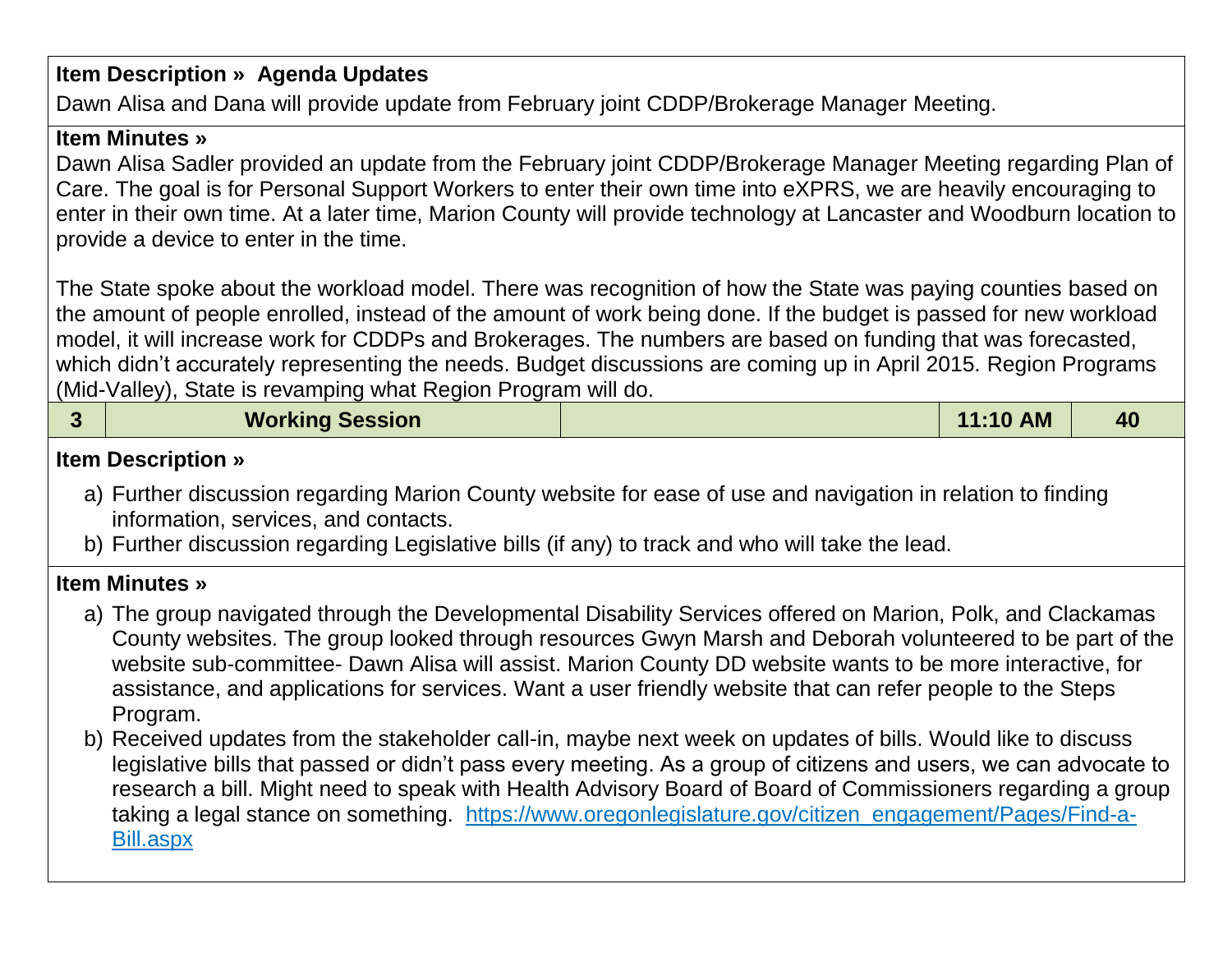| 4                                                                                                                                                                                                                                                                                                                                                                                                                                                                                                                                                                                                                                                                                                                                                                        | <b>Action Items</b>                                                                                                                                     |                              | 11:50 AM | 5  |
|--------------------------------------------------------------------------------------------------------------------------------------------------------------------------------------------------------------------------------------------------------------------------------------------------------------------------------------------------------------------------------------------------------------------------------------------------------------------------------------------------------------------------------------------------------------------------------------------------------------------------------------------------------------------------------------------------------------------------------------------------------------------------|---------------------------------------------------------------------------------------------------------------------------------------------------------|------------------------------|----------|----|
|                                                                                                                                                                                                                                                                                                                                                                                                                                                                                                                                                                                                                                                                                                                                                                          | <b>Item Description »</b>                                                                                                                               |                              |          |    |
|                                                                                                                                                                                                                                                                                                                                                                                                                                                                                                                                                                                                                                                                                                                                                                          | a) Finish conversation on other IDDAC committees.<br>b) Identifying various committee and work groups and which ones the IDDAC would like an update on. |                              |          |    |
|                                                                                                                                                                                                                                                                                                                                                                                                                                                                                                                                                                                                                                                                                                                                                                          | <b>Item Minutes</b> »                                                                                                                                   |                              |          |    |
|                                                                                                                                                                                                                                                                                                                                                                                                                                                                                                                                                                                                                                                                                                                                                                          | Did not have time to go over the Action Items.                                                                                                          |                              |          |    |
| 5                                                                                                                                                                                                                                                                                                                                                                                                                                                                                                                                                                                                                                                                                                                                                                        | <b>Break</b>                                                                                                                                            |                              | 11:55 AM | 5  |
|                                                                                                                                                                                                                                                                                                                                                                                                                                                                                                                                                                                                                                                                                                                                                                          | <b>Item Description</b> » The Group will break and grab lunch.                                                                                          |                              |          |    |
| 6                                                                                                                                                                                                                                                                                                                                                                                                                                                                                                                                                                                                                                                                                                                                                                        | <b>Educational Session</b>                                                                                                                              |                              | 12:00PM  | 15 |
|                                                                                                                                                                                                                                                                                                                                                                                                                                                                                                                                                                                                                                                                                                                                                                          | <b>Item Description »</b>                                                                                                                               |                              |          |    |
|                                                                                                                                                                                                                                                                                                                                                                                                                                                                                                                                                                                                                                                                                                                                                                          | Dawn Alisa will provide an overview of the ISP training with the State.                                                                                 |                              |          |    |
|                                                                                                                                                                                                                                                                                                                                                                                                                                                                                                                                                                                                                                                                                                                                                                          | <b>Item Minutes »</b>                                                                                                                                   |                              |          |    |
| Dawn Alisa gave a presentation on Oregon ISP training. The State is revamping ISP's and Case Mangers need to<br>learn the new formats. The committee was given example ISP handouts of in-home child and adult foster care. The<br>plan will be amended, thus the family doesn't need to learn a new language of service. The new ISP is more<br>personal centered and the same assessments are used across the board. The ISP for Marion County starts April 1,<br>2015 (for the ISPs that occur in June). The Case Manager will do the assessment, then has 60 days to do the ISP<br>(this way the family is more involved). Since the ISP is very long and detailed, there will a One Page profile<br>snapshot of the individual (on how to best support the client). |                                                                                                                                                         |                              |          |    |
| $\overline{7}$                                                                                                                                                                                                                                                                                                                                                                                                                                                                                                                                                                                                                                                                                                                                                           | <b>Long Term Agenda Items/Parking Log</b>                                                                                                               | <b>Flory Ericksen, Chair</b> | 12:15PM  | 10 |
|                                                                                                                                                                                                                                                                                                                                                                                                                                                                                                                                                                                                                                                                                                                                                                          | <b>Item Description</b> » 2016 Marion County Quality Assurance Report.                                                                                  |                              |          |    |
|                                                                                                                                                                                                                                                                                                                                                                                                                                                                                                                                                                                                                                                                                                                                                                          | <b>Item Minutes »</b>                                                                                                                                   |                              |          |    |
|                                                                                                                                                                                                                                                                                                                                                                                                                                                                                                                                                                                                                                                                                                                                                                          | Putting easel up of a parking lot for ideas during trainings (encourage new ideas and discussions).                                                     |                              |          |    |
| $\bullet$                                                                                                                                                                                                                                                                                                                                                                                                                                                                                                                                                                                                                                                                                                                                                                | Next month meeting to have HBS update (beginning stages)                                                                                                |                              |          |    |
| $\bullet$                                                                                                                                                                                                                                                                                                                                                                                                                                                                                                                                                                                                                                                                                                                                                                | Look at what is replacing sheltered workshops and focus at person first.                                                                                |                              |          |    |
| $\bullet$                                                                                                                                                                                                                                                                                                                                                                                                                                                                                                                                                                                                                                                                                                                                                                | Supports and Services Fair on April 14 <sup>th</sup> , 3pm -7pm at the Keizer Civic Center. Many outside agencies will be                               |                              |          |    |
|                                                                                                                                                                                                                                                                                                                                                                                                                                                                                                                                                                                                                                                                                                                                                                          |                                                                                                                                                         |                              |          |    |